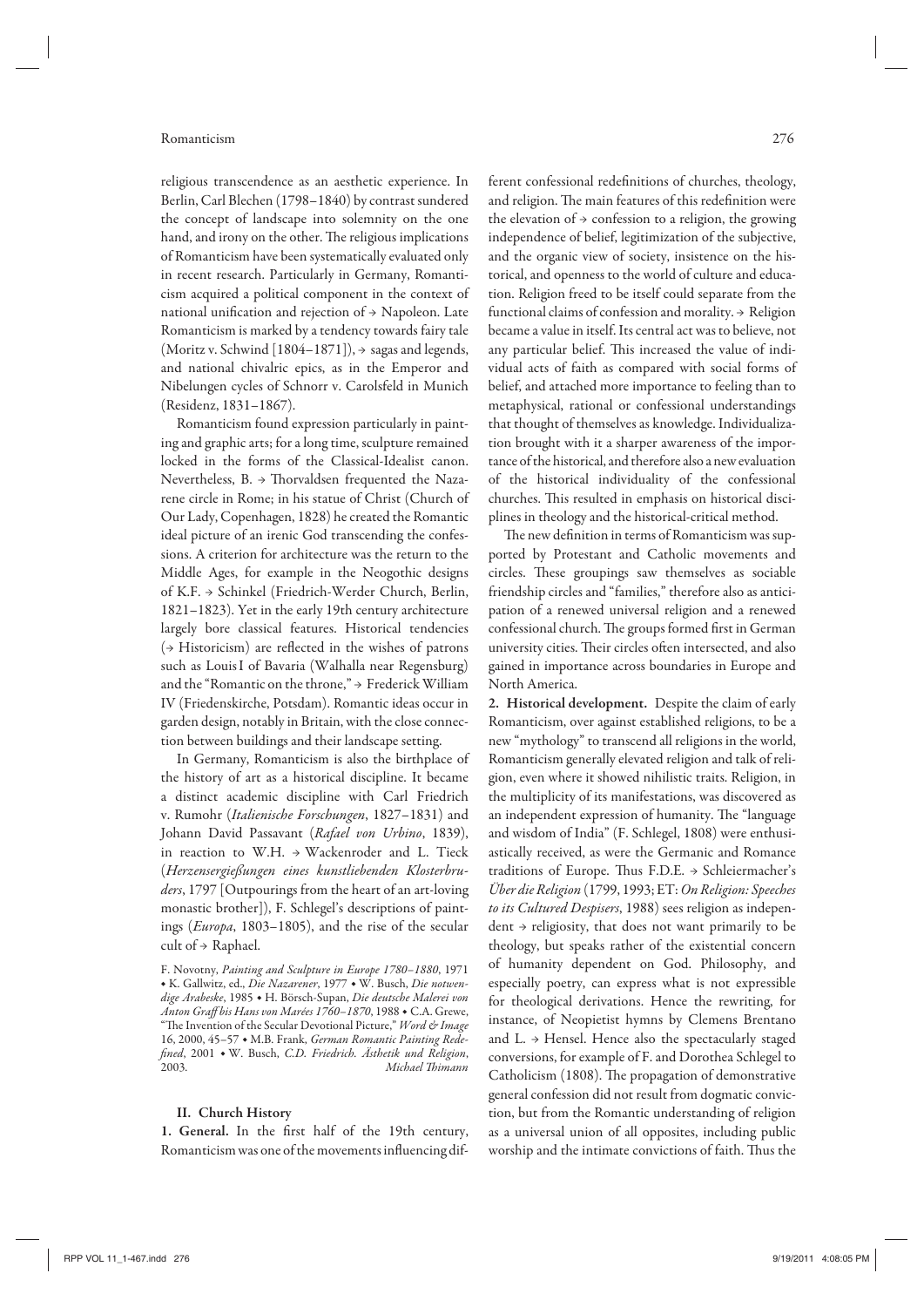early Romantics, especially, aimed to link the authentic immediacy of the oral with the inspiration of writers' public lectures, including for religious instruction. The sermon prospered as a form. Schleiermacher's influence as a preacher and academic teacher was greater than as an author. Through colleagues in Berlin such as W.M.L. de → Wette and A. → Neander, his concept of religion influenced 19th-century → mediation theology, and also Catholic theology, for example that of the Tübingen school (→ Tübingen: I).

With high Romanticism from c. 1800, the claim of early Romanticism to surpass ecclesial Christianity weakened, whereas the influence on religious controversies of the time, especially in southern Germany, increased. Authors such as  $Z. \rightarrow W$ erner and  $C.M. \rightarrow H$ ofbauer preached publicly to thousands in Vienna at the time of the Congress of Vienna. Hofbauer and his circle of Vienna Romantics repudiated → Josephinism. Through their students, such as Cardinal Joseph Othmar v. Rauscher (1797–1875), they gained increasing church-political influence in Europe. They campaigned for the pope's return from Napoleonic imprisonment and for Roman centralism. Their philosophy of the ideal society, as formulated by A.H.  $\rightarrow$  Müller, sees the state as an organism whose members form part of a sacral whole. Related ideas were also propagated in the Münster circle around F.F.W.  $\rightarrow$  Fürstenberg and Amalia  $\rightarrow$  Gallitzin. F.L. Graf zu → Stolberg, whose conversion to the Catholic Church in 1800 had begun the series of conversions, began to publish a universal but at the same time confessionally defined history of the world, entitled *Geschichte der Religion Jesu Christi*, in 1806, at the invitation of this circle. It initiated the historical self-definition of German Catholicism. Further high-profile self-definitions included the daily paper *Der Rheinische Merkur*, founded in 1814 by J. v. → Görres. Görres's *Christliche Mystik* (1835–1842) extended mystical religiosity across confessional boundaries, and also included Far Eastern religious thought. As in the Münster circle, Görres's concept of religion is indebted not only to Romantic influences. The Landshut group associated with J.M. → Sailer also took up pre-Romantic conceptions of church and religion, and combined them with Romantic notions. At Landshut University Sailer attracted, from 1799, a circle of administrators, theologians, and writers who thought of the Catholic Church especially as a mystery founded on the love of Christ. Here revival movements  $($   $\rightarrow$  Revival/Revival movements) were combined with modern pastoral theology and renewed → edifying literature. Sailer's widely distributed translation of → Thomas à Kempis's *Imitation of Christ*, and much later Brentano's *Das bittere Leiden unsers Herrn Jesu Christi* (1833 [The bitter suffering of our Lord Jesus

Christ]), were characteristic of this new piety, which consciously went together with the contemporary renewal of popular piety in  $\rightarrow$  pilgrimages, in the new form of the → Sacred Heart of Jesus cult, and the veneration of  $\rightarrow$  saints. The university was transferred to  $\rightarrow$  Munich in 1826, and through a deliberate policy of appointing Sailer's students a center of Catholic Romanticism was founded there. The philosopher of religion F.X. v. → Baader and Görres, in particular, propagated a mystically inspired but at the same time confessionally bound religiosity. In this, God's presence in creation was understood as sacramental, prayer as the human expression of love for God, and society as a part of the body of Christ. From this understanding of the church, many became engaged in the  $\rightarrow$  social question early on. The groups associated with Sailer and P.B. → Zimmer influenced theologians inspired by Romanticism even beyond Bavaria: in Lucerne, Alois Gügler (1782–1827), Joseph Widmer (1779–1844), and Franz Geiger (1755–1843); and the Catholic Tübingen school around Johann Sebastian Drey (1777–1853). Here theologians like Drey combined Sailer's pastoral theology with Schleiermacher's theology of experience and F.W.J. → Schelling's philosophy of identity. Yet to speak of a separate "Romantic theology" would be to over-emphasize Romantic influences. In Berlin, from 1816, in the Maikäfer Gesellschaft (Cockchafer society) the brothers Leopold and Ludwig v. → Gerlach formed a circle of artists, politicians, and officers whose main interest was Romantic and at the same time Neopietist poetry and politics. As with the influence of Neoromanticism among Catholics, here, too, Romantic religiosity defined the pastoral renewal of Berlin Neopietism, for example at the Spittelkirche  $(H.D. \rightarrow Hermes)$  and the Bethlehemkirche (J.  $\rightarrow$  Jänicke). Between 1840 and 1861, under → Frederick William IV, highly conservative members of the Gerlach circle also gained church-political influence.

Through European Romantics, particularly S.T. → Coleridge, Romanticism, → transcendental philosophy, and the historical-critical method increased in importance beyond the German-speaking countries. In Britain, Schleiermacher's theology entered into debates on the philosophy of religion in the 19th century, including those around the High Church → Oxford Movement. Coleridge and  $T \rightarrow$  Carlyle, and also theologians such as P. → Schaff and J.W. → Nevin from the German Reformed seminar in Mercersburg (PA), conveyed Romantic ideas of religion to theology in the United States (→ Mercersburg theology). In particular, non-ecclesial transcendentalism in New England and its pantheist Idealism, seen most prominently in the writings of R.W. → Emerson and his friend H.D. → Thoreau, owed much to Romanticism. Unlike Emerson,